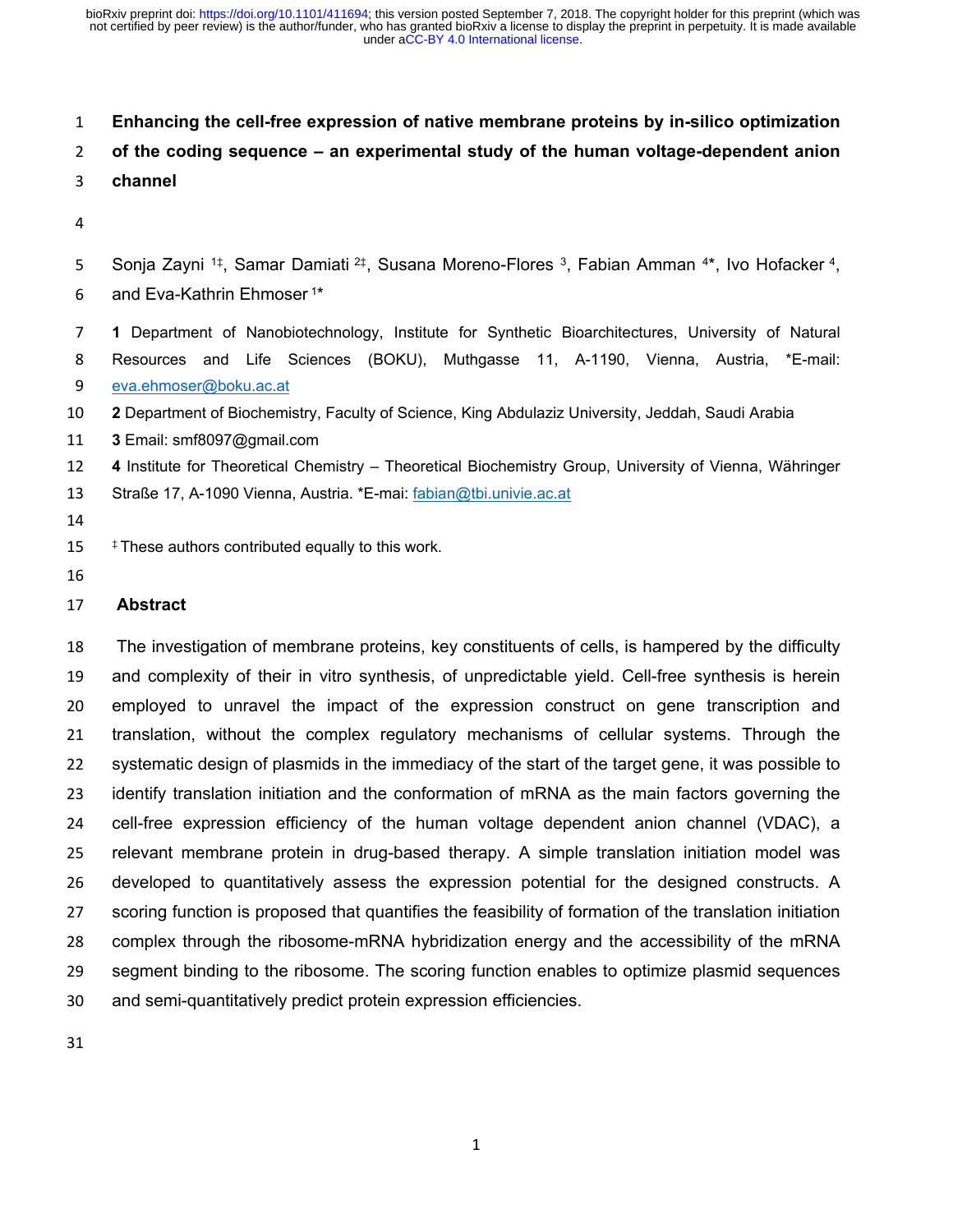**Keywords:** cell-free membrane protein expression • translation enhancer • translation initiation •

ribosome docking site • sequence design.

### **Introduction**

 Understanding structure and function of membrane proteins is key in many biological processes, yet faces numerous issues. Membrane proteins are notoriously difficult to synthesize: in cells, these are usually expressed in low amounts, and their expression profile is heavily controlled as part of regulatory processes and transduction. Besides, in-cell expression of recombinant membrane proteins only works for those proteins that do not significantly alter the physiology of their hosts. The characterization of membrane proteins is no less difficult: the structural integrity of membrane proteins is hard to preserve in extracellular conditions, and function may be lost if proteins are removed from their native membranes.

 The production of membrane proteins outside living cells circumvents many of the issues of in-13 cell synthesis.  $[1, 2]$  Cell-free synthesis uses cell lysates to in situ generate rightly folded 14 membrane proteins  $[3, 4]$  from exogeneous mRNA or DNA, which can be directly incorporated into artificial membranes. [5]

 Yet cell-free and in-cell synthesis face a common challenge. In both the design of the plasmid vector is crucial. This genetic construct lodges the sequences of the transcription promotor, of the ribosomal binding site, RBS, and occasionally of translation enhancers in addition to the 19 target gene.  $[1, 6]$  The sequence layout, particularly in the vicinity of the gene's initiation or start codon, has become the quintessence of cell-free protein expression and yet it has not been fully exploited in optimizing constructs for protein expression. The coding region adjacent to the start codon remains untapped in both *in-silico* [7,8] and wet-bench design of constructs, and finding a working construct is to date mainly based on trial and error

 Herein we present a rationalized approach to the generation of constructs for the expression of wild-type, human membrane proteins in prokaryotic cell-free systems, that includes alterations in the coding sequence proximal to the start codon. As a relevant case example, we chose the human voltage dependent anion channel or VDAC; a small, 285-amino acid-long protein 28 (M<sub>w</sub>=31 kDa), that is predominantly found in the mitochondrial outer membrane  $[9,10]$ . VDAC forms cylindrical channels across the membrane of diameter 20–30 Å, allowing the passage of 30 ions and small molecules  $[11, 12, 13]$ , and is involved in various pathophysiological mechanisms.

#### **Experimental Section**

### *Cloning and purification of plasmids*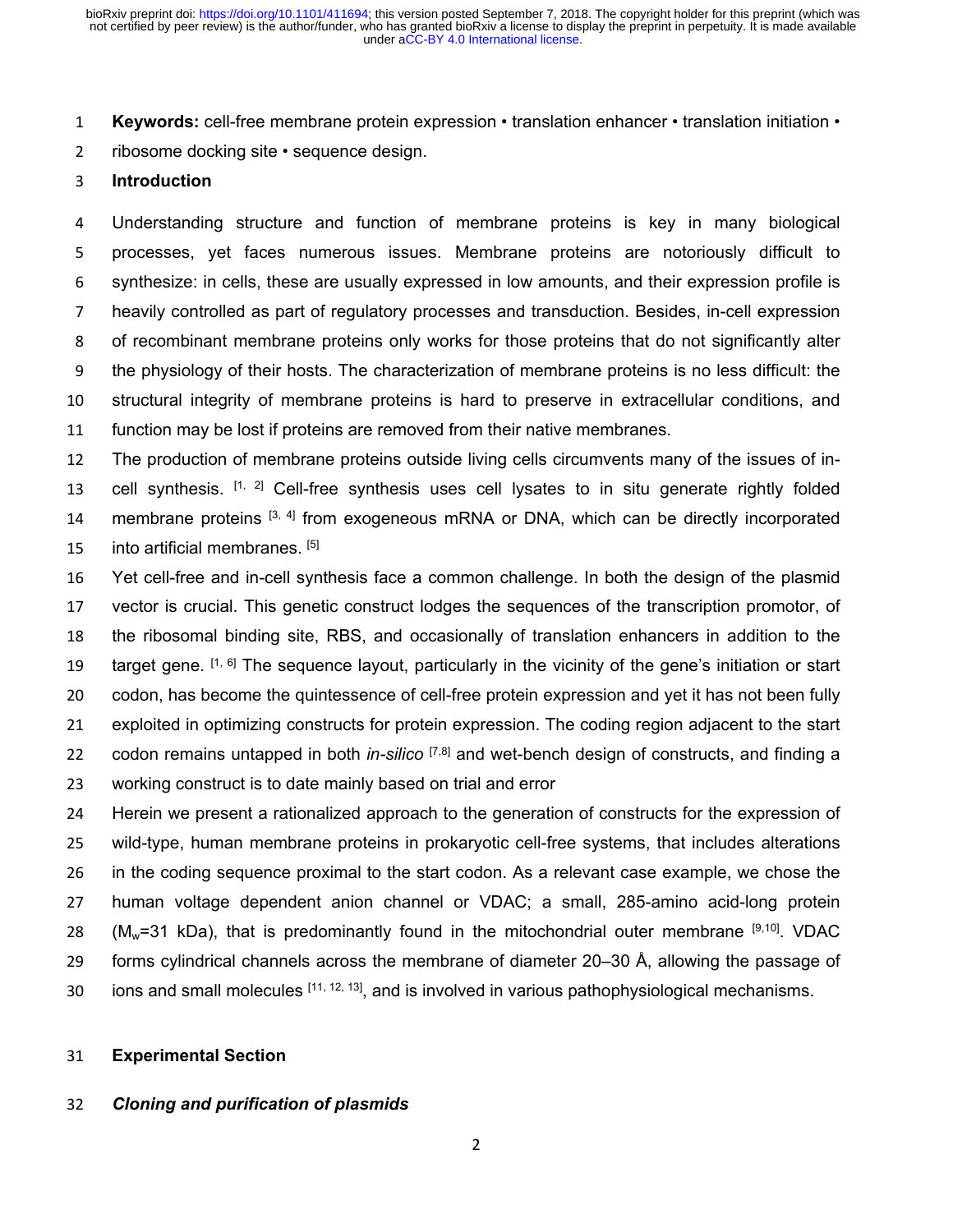Cloning was performed with Gateway® recombination cloning technology (Invitrogen, Thermo Fisher Scientific, Waltham USA). Eight forward and one reverse primers were designed, see **[30]** . The DNA of VDAC (855 base pairs), was amplified by PCR (Biometra Thermocycler, Analytik Jena, Jena DE), with Phusion DNA polymerase (Thermo Fisher) and vector pQE30-VDAC as template. All PCR products were purified with the MinElute PCR purification kit (Qiagen, Venlo, NL). Gateway® recombination was performed with enzyme mixes BP Clonase II and LR Clonase II according to manufacturer's instructions (Invitrogen, Thermo Fisher Scientific). BP reactions were carried out with the purified fragments and the entry vector pDONR221. LR reactions were performed with entry clones from individual bacterial colonies and destination vectors pDEST14 and pDEST17. BP and LR products were subsequently transformed into *E. coli* strains DH5 $\alpha$  and Top 10 (Invitrogen). Positive clones were identified by in situ PCR (RedTaq Master Mix, Sigma-Aldrich, St Louis, USA). Plasmid DNA was then purified with the QIAprep Spin Miniprep Kit (Qiagen) and examined through digestion with restriction enzymes *EcoRI*/*HindIII* and *PstI/Xhol* for DONR and DEST vector constructs, respectively (Termo Fisher). Sequencing of VDAC gene inserts for DONR and DEST vectors was performed with the VDAC specific and T7 promotor/T7 terminator primers (LGC Genomics, Berlin, DE; Microsynth, Balgach, CH), respectively. Plasmids were purified with Midi preps (Qiagen Plasmid Midi Kit or innu PREP Plasmid MIDI Direct Kit, Analytik Jena).

#### *Cell-free synthesis*

 Reactions were performed with two different kits, the S30 T7 High-yield protein expression system (Promega, Fitchburg, USA) and the PURExpress R in Vitro Protein Synthesis Kit (New England BioLabs, Ipswich, USA) according to the manufacturer's instructions. The results herein reported refer to those obtained with the second kit, as it proved the most effective. 250 24 ng of plasmid, 0.2 µl Ribonuclease inhibitor (RNasin, Promega) and 0.4 µl of FluoroTect TM 25 Green<sub>Lys</sub> were added to PURExpress extracts to a reaction volume of 10 µl. After a 2 hour incubation at 37°C, 10 µl of sample dilution buffer (LDS sample buffer reducing agent, Invitrogen, Thermo Fisher) was added to the mixture. Protein denaturation in the diluted samples was conducted at 70°C for 10 min before electrophoresis.

### *SDS-Page and Western Blot*

 The denatured samples were loaded into 10% precast gels (Invitrogen, Thermo Fisher). Electrophoresis was conducted at a constant potential of 200V for 45 minutes and imaged immediately after with a Safe Imager 2.0TM Blue Light Transilluminator. The emission 33 fluorescence at  $\sim$  470 nm of the fluorescent lysine accounted for the optical visualization of the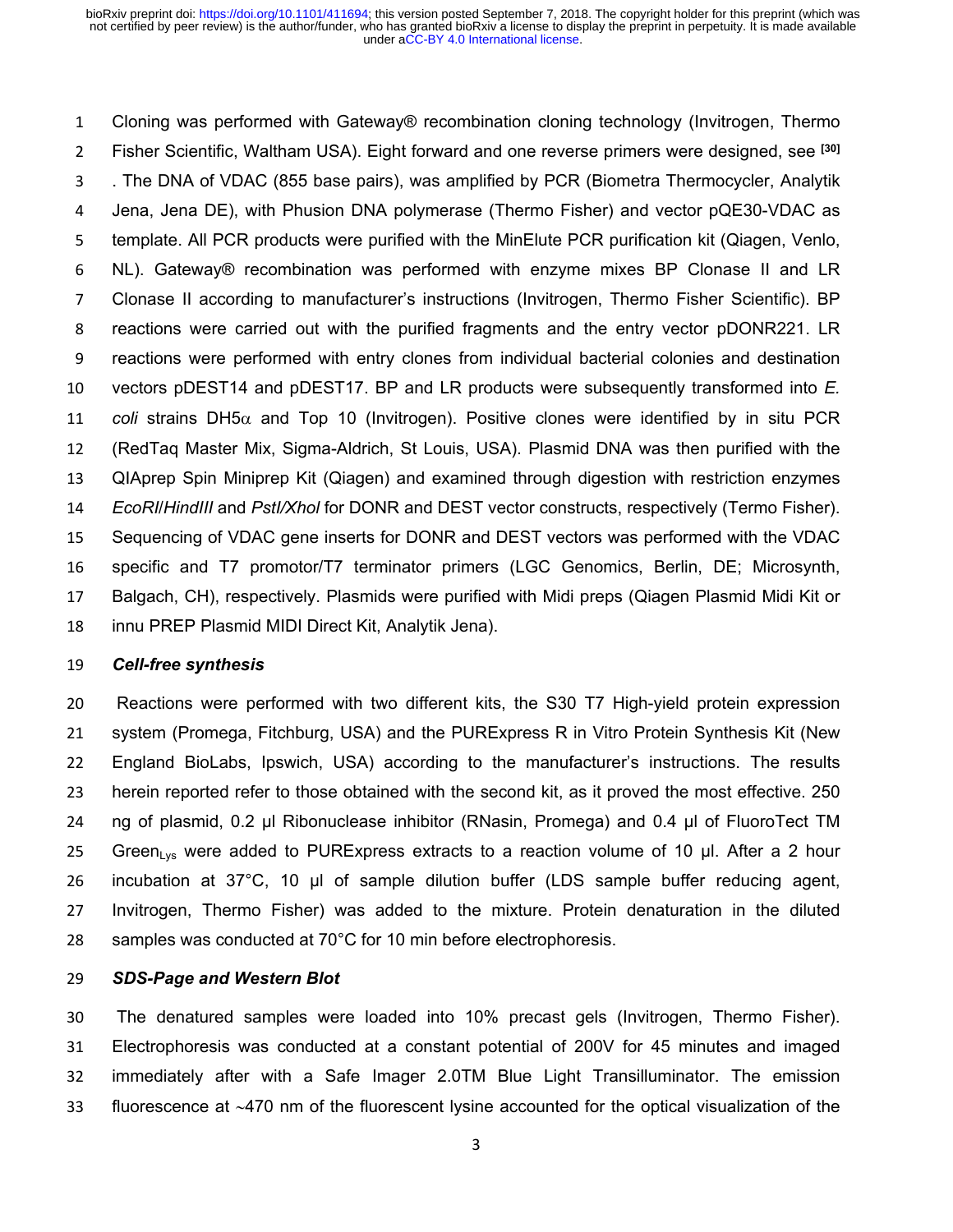protein bands. Thereafter Coomassie staining was performed with SimplyBlueTM SafeSTain solution (Invitrogen Thermo Fisher) on the same gels. Transfer to PVDF membranes (iBlot®, Thermo Fisher) was conducted on a second gel. Immunodetection of proteins was carried out in an InfraRed Imager (Odyssey® Infrared Imaging System, LI-COR Biosciences, Lincoln, USA), using rabbit monoclonal anti-VDAC (Cell Signaling Technology, Cambridge, UK), or anti- 6x HIS-tag (Gen Tex) as primary antibody, and goat anti-rabbit IRDye 680 (LI-COR) as secondary antibody. PageRulerTM Plus Prestained Protein Ladder (Thermo Fisher) were used as standard.

# *RNA detection and quantitative PCR (qPCR)*

 Levels of RNA were measured with a ND-10000 Spectrophotometer (Nanodrop Technologies, Wilmington USA) on RNA-isolated samples **[14]**. For qPCR, 650 ng of isolated RNA was reversed-transcribed into cDNA with the iScript TM Select cDNA synthesis kit and random primers (Bio-Rad, Hercules, USA). qPCR was performed in a 48-well, MiniOpticon Real-Time PCR System (Bio-Rad) on sample triplicates (20 µl total reaction volume) **[14]**. SsoAdvancedTM Universal SYBR Green Supermix (Bio-Rad), was used to prepare the master mix for each primer.

### *Calculation of and in-silico optimization of mRNA constructs*

18 Hybridization and opening energies,  $\Delta E_{SD}$  and  $\Delta E_{open}$ , were calculated with *RNAduplex* and 19 RNAup, respectively <sup>[15,16]</sup>.  $\Delta E_{tRNA}$  is added as a stabilizing constant, -1.19 kcal/mol or -0.075 kcal/mol only for start codons AUG or GUG, respectively. Optimization is conducted with a self- devised simulated annealing algorithm that performs, selectively accepts and characterizes 22 random single-nucleotide swaps in source transcripts.  $\Delta E_{open}(i)$  for single and sets of constructs, respectively, were calculated with *RNAplfold* from genome sequences available at *microbes.uscs.edu* and *ensemble\_biomart* **[14,17]** .

### **Results and Discussion**

 The design of constructs is such that enables not only to understand and assess the influence of expression modulators on protein expression efficiency, but also to assign their optimal location upstream and downstream the initiation codon. The generation of constructs was accomplished by the recombination of a PCR-product into commercially available plasmids. The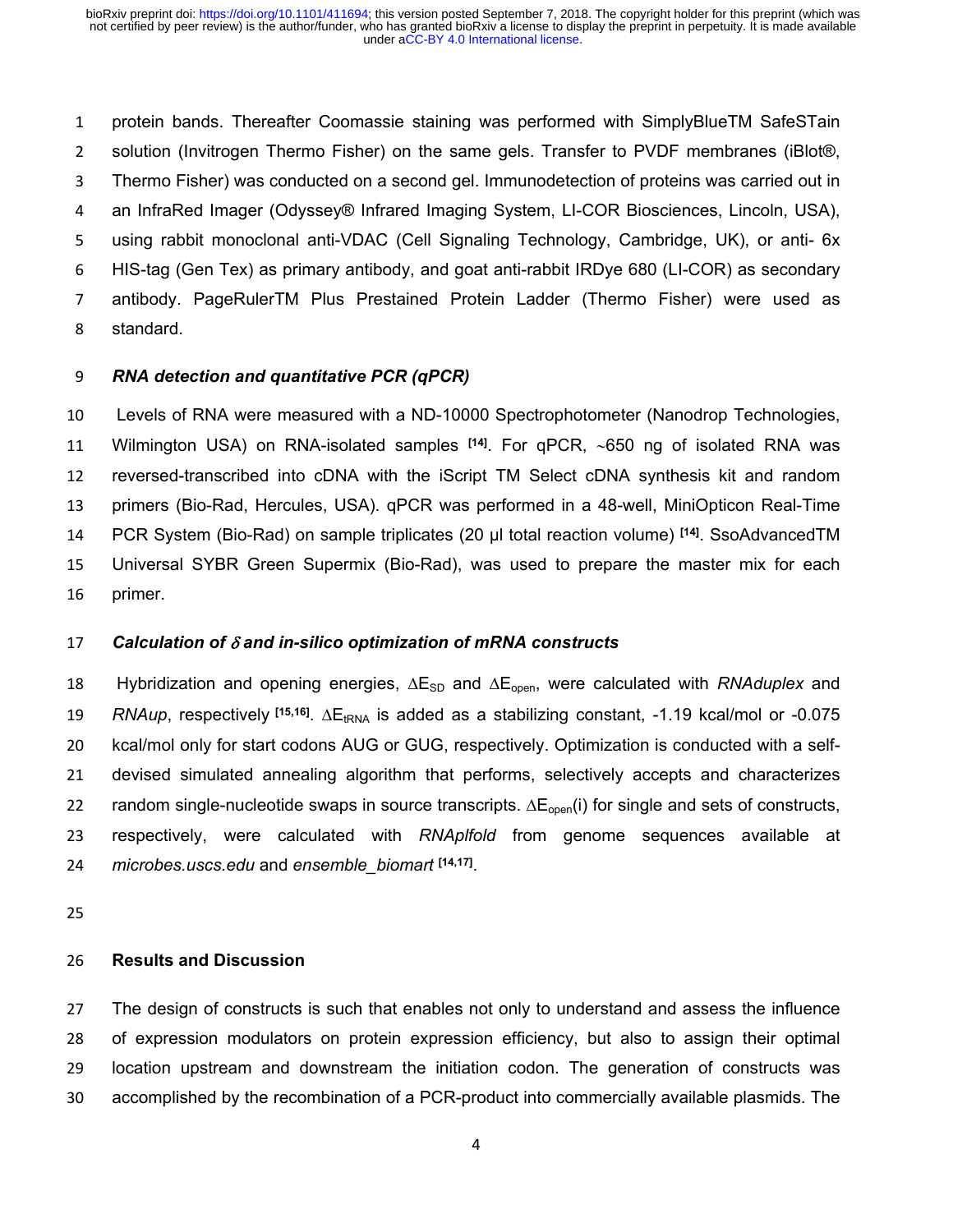PCR-product consists of a specific nucleotide sequence or *primer*, and the VDAC-encoding sequence. By the introduction of self-designed primers we are able to modify the genetic code in a controlled fashion and hence assess the effect of these modifications on protein expression. The original pDEST17 plasmids provide sequences before (upstream) and after (downstream) the ATG codon in the untranslated and translated regions, 5'UTR and TR, respectively (figure 1a). The UTR is preceded by the T7 promoter and lodges a prokaryotic RBS in the form of a Shine-Dalgarno (SD) sequence. The TR starts with a 26-amino acid-long sequence containing a 6x HIS-tag (figure 1b). pDEST17 allows the insertion of the PCR-product right after this sequence in the TR. Consequently, the 5'UTR and the location of the RBS is fixed.

 **Figure 1**. The nucleotide sequence of pDEST17-based plasmids in the proximity of the start codon (a), primer library (b); expression levels (SDS-page gel fluorescence scan) (c); nc: negative (no plasmid) control.

#### 

 Figure 1c shows that pDEST17-based constructs (VDAC-I) enable protein expression, and alterations in the genetic code far downstream the start codon have no significant effect on 17 protein expression efficiency. The SDS-page gel and Western Blot [18] of the reaction mixture after protein expression with constructs VDAC-I-A and VDAC-I-B and in the presence of fluorescent lysine, display a single band at approx. 39 kDa of similar intensity. This is indicative of similar expression levels of a single protein. Protein characterization via MALDI-TOF mass spectrometry of trypsin-digested protein fragments, reveal that 34% of the peptides match 22 VDAC sequences, which proves sufficient to confirm the primary structure of VDAC [19]. The 23 insertion of the chloramphenicol acetyltransferase (CAT)-enhancer sequence,  $[20]$  as in VDAC-I- C, does not significantly increase the level of protein expression. The results point to the HIS- tag-containing sequence, possibly in combination with the RBS-starting sequence, as the essential cause for VDAC expression.

 Our first hypothesis sets the length and nature of the untranslated region between the T7 promoter and the start codon, the 5' UTR, as decisive in gene transcription and translation, and we thus employed the plasmid pDEST14 to gain better control over this region, while aiming to express native, tag-free VDAC at comparable levels to those attained through pDEST17-based constructs. pDEST14 provides the T7 promoter as its pDEST17 counterpart does but, unlike the latter, it allows the insertion of self-designed primers at desired locations upstream and downstream the start codon.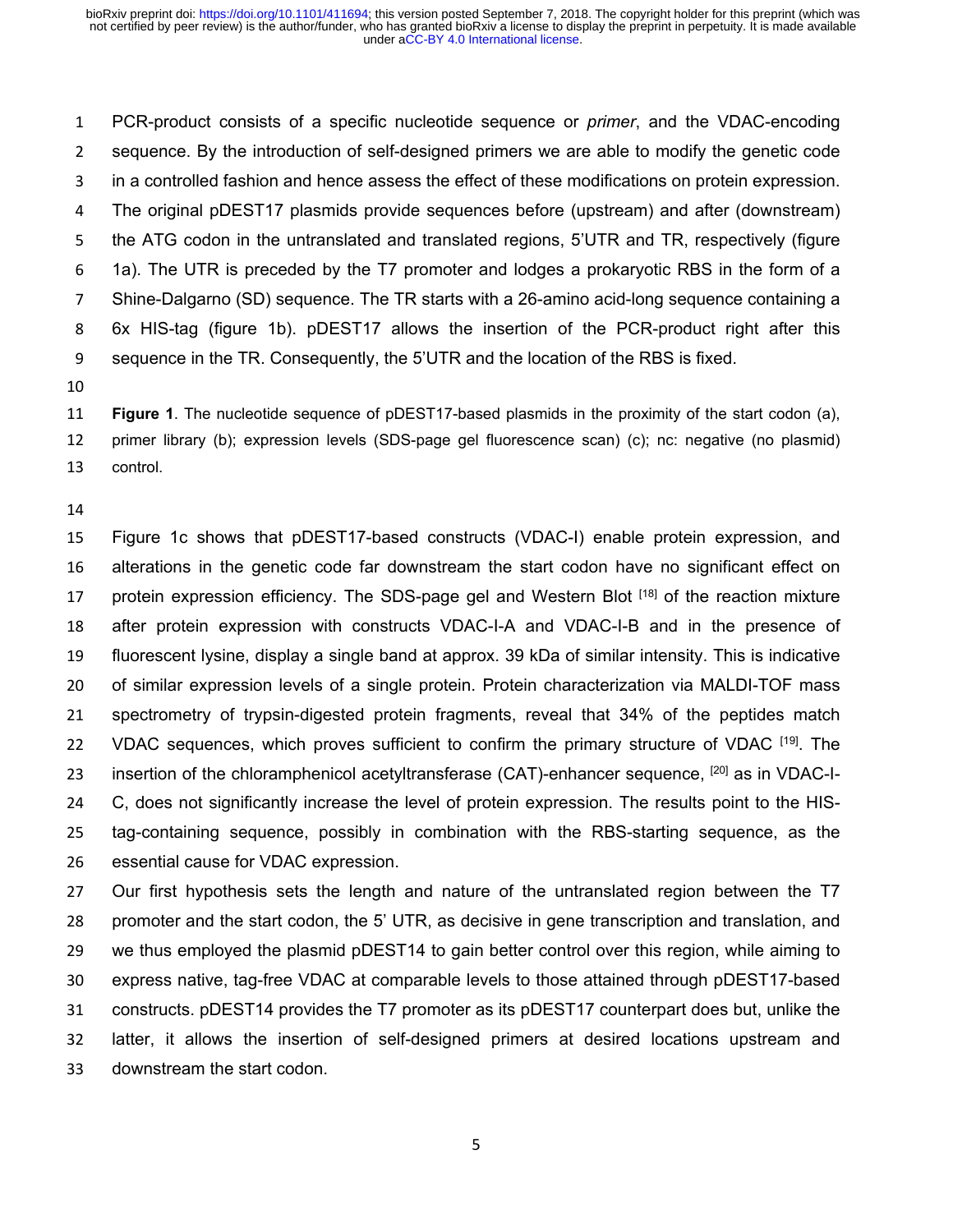Figure 2 shows the primer sequences of the pDEST14-based constructs (VDAC-II) and their respective VDAC expression levels. Though the primer sequences of VDAC-II-A and VDAC-II-B are in turn identical to those of VDAC-I-A and VDAC-I-B, there is hardly evidence of protein expression, as shown by the SDS-page gel fluorescence scan (figure 2c) and the corresponding 5 Western Blot  $[18]$ . This evinces the enhancer role of the pre-VDAC sequence and the 5'UTR in pDEST17-based plasmids.

 **Figure 2.** The nucleotide sequence of pDEST14-based plasmids in the proximity of the start codon (a); primer library (b); expression levels (SDS-page gel fluorescence scan) (c) nc: negative (no plasmid) control.

 In view of these results, we directed our efforts in investigating the role of the 5'UTR and the adjacent TR in protein expression. Starting at the SD sequence, we inserted the 5'UTR of the pDEST17 vector into pDEST14-based constructs at the same location. The resulting construct, VDAC-II-C, enables marginal protein expression, as evinced by the appearance of a weak band *above* 36 kDa (figure 2c) [21]. So does the construct VDAC-II-D, with the same first three-codon- long coding sequence of the pDEST17 vector. Only the insertion of the 4-codon-long CAT- enhancer sequence after the start codon, as in VDAC-II-E and F, increases the levels of protein expression, irrespectively of the 5'UTR choice. In this case however, VDAC expression is enhanced at the expense of capping the N-terminal of the protein sequence with the non-native amino acid sequence EKKI.

 At this point it is crucial to consider whether cell-free VDAC expression is hampered at the transcriptional or translational level. Should gene transcription determine protein expression, mRNA levels would be significantly higher in those cases where protein is expressed, than in those where expression is marginal or not detected. In other words, any changes in levels of 26 transcription by T7 polymerase should result in changes in levels of protein expression. Figure 3 shows that this is not the case; quantitative PCR (Cq values) of cDNA derived from transcripts of different plasmids evince similar levels of mRNA, irrespectively of the plasmid's translatability, cDNA dilution, and choice of PCR-primer pairs. This and the previous results suggest translation, in particular translation initiation rather than transcription, as the decisive step in determining protein expression, which reverts the focus on the transcript sequence in the immediacy of the start codon.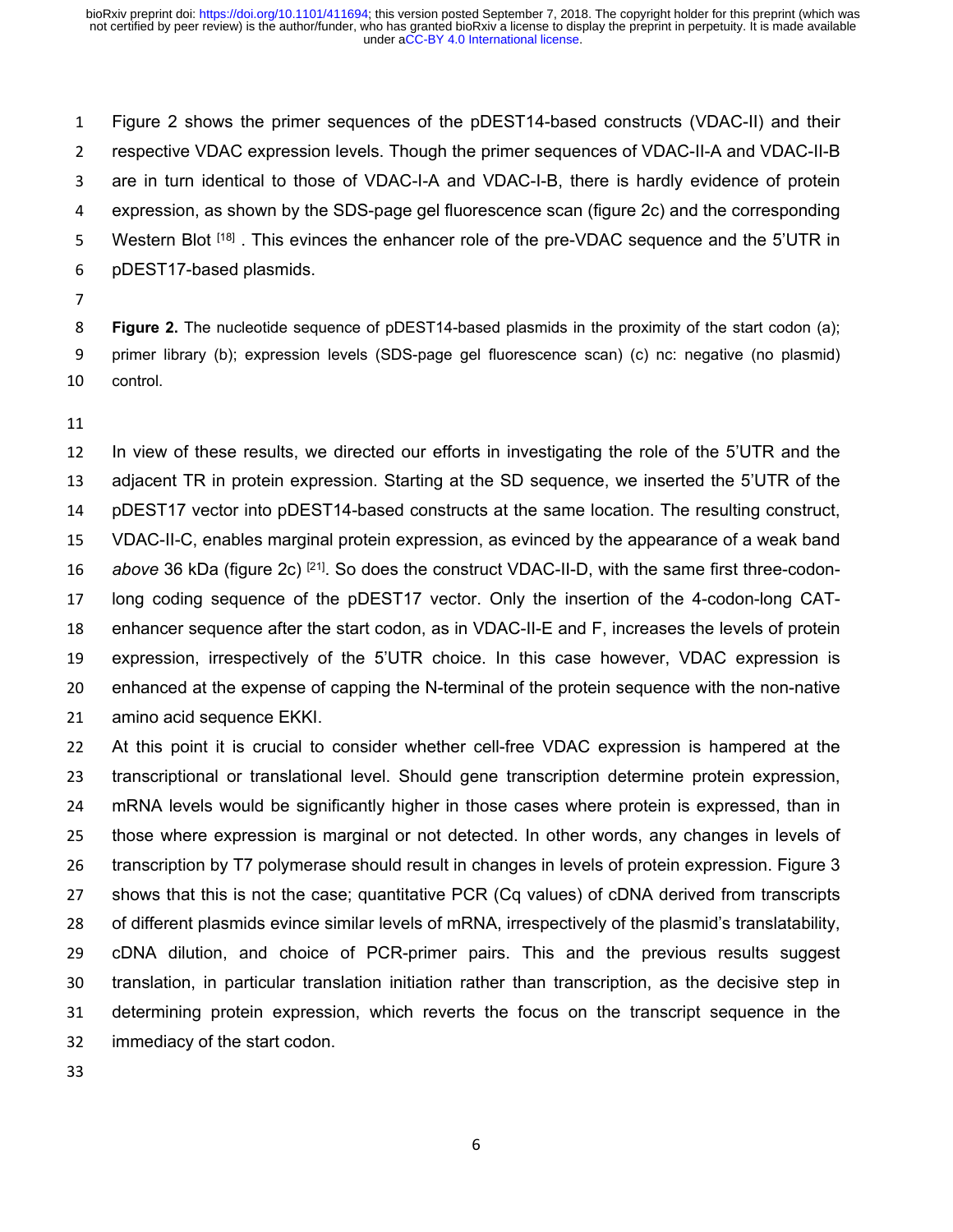1 **Figure 3**. **mRNA transcription levels (quantitation cycles, Cq) of different plasmids.** Real-time 2 amplification of 3 different dilutions of the as-obtained reverse-transcripted cDNA (a: 1:10; b: 1:100; c: 3 1:1000) with 3 different primer pairs (1,2, and 3). Right: Cq values for the negative (no plasmid) control.

4

 In contrast to eukaryotic-based expression systems, the prokaryotic machinery is not capable of clearing conformational elements of mRNA that may potentially hamper the correct assembly of 7 the ribosome and hence of the initiation complex  $[22, 23]$ . Although the specificity of the interaction between ribosome and mRNA is mediated by hybridization of the SD sequence and 9 strengthened by the coupling of the first transfer-RNA (tRNAMet) to the start codon, the whole initiation complex extends over a much longer nucleotide segment. This segment or ribosome 11 docking site (RDS) extends over 30 nucleotides downstream the SD sequence  $^{[7]}$ . Since SD 12 sequences are usually positioned 5-13 nucleotides before the start codon  $^{[22]}$ , the RDS extends into the coding sequence. Based on this fact, we changed our strategy of ameliorating constructs and opted for a quantitative approach. Inspired by the work of Na *et al*, [7] we developed a simple *in-silico* translation-initiation potential model to quantify the likelihood of translation of a given mRNA sequence from a series of interaction energy parameters. The 17 model defines the translation-initiation potential  $\delta$  as

18

$$
19 \qquad \delta = exp\left(-\left(\frac{\Delta E_{SD} + \Delta E_{tRNA} + \Delta E_{open}}{RT}\right)\right)
$$

20 where R is the Boltzmann constant, T the temperature,  $\Delta E_{SD}$  the hybridization energy between 21 the SD and anti-SD sequences,  $\Delta E_{tRNA}$  the hybridization energy of the start codon and its 22 respective anti-codon (i.e, the tRNAMet), and  $\Delta E_{\text{open}}$  the energy required to unfold the 30-23 nucleotide-long RDS. Here,  $\Delta E_{SD}$  and  $\Delta E_{tRNA}$  are constant since neither the SD nor the start 24 codon are altered. Consequently, variations in  $\delta$  are exclusively determined by  $\Delta E_{\text{one}}$ . Applying 25 the model to the plasmids under study enabled us to rationalize translation events, as 26 translatable constructs consistently scored higher  $\delta$ , or lower  $\Delta E_{open}$ , than non-translatable ones. 27 Figure 4a shows  $\Delta E_{\text{open}}$  as a function of the position of the SD sequence relative to the start 28 codon, i. The graph displays a minimum at about 11 nucleotides upstream from the start codon 29 only in the case of translatable plasmids (Figure a). The deeper the minimum, the likelier the 30 occurrence of protein expression.

31 In view of these results,  $\Delta E_{\text{open}}$  was used as scoring function in a simulated-annealing algorithm 32 to obtain a sequence that maximizes the accessibility of the RDS, preserves the 5'UTR and the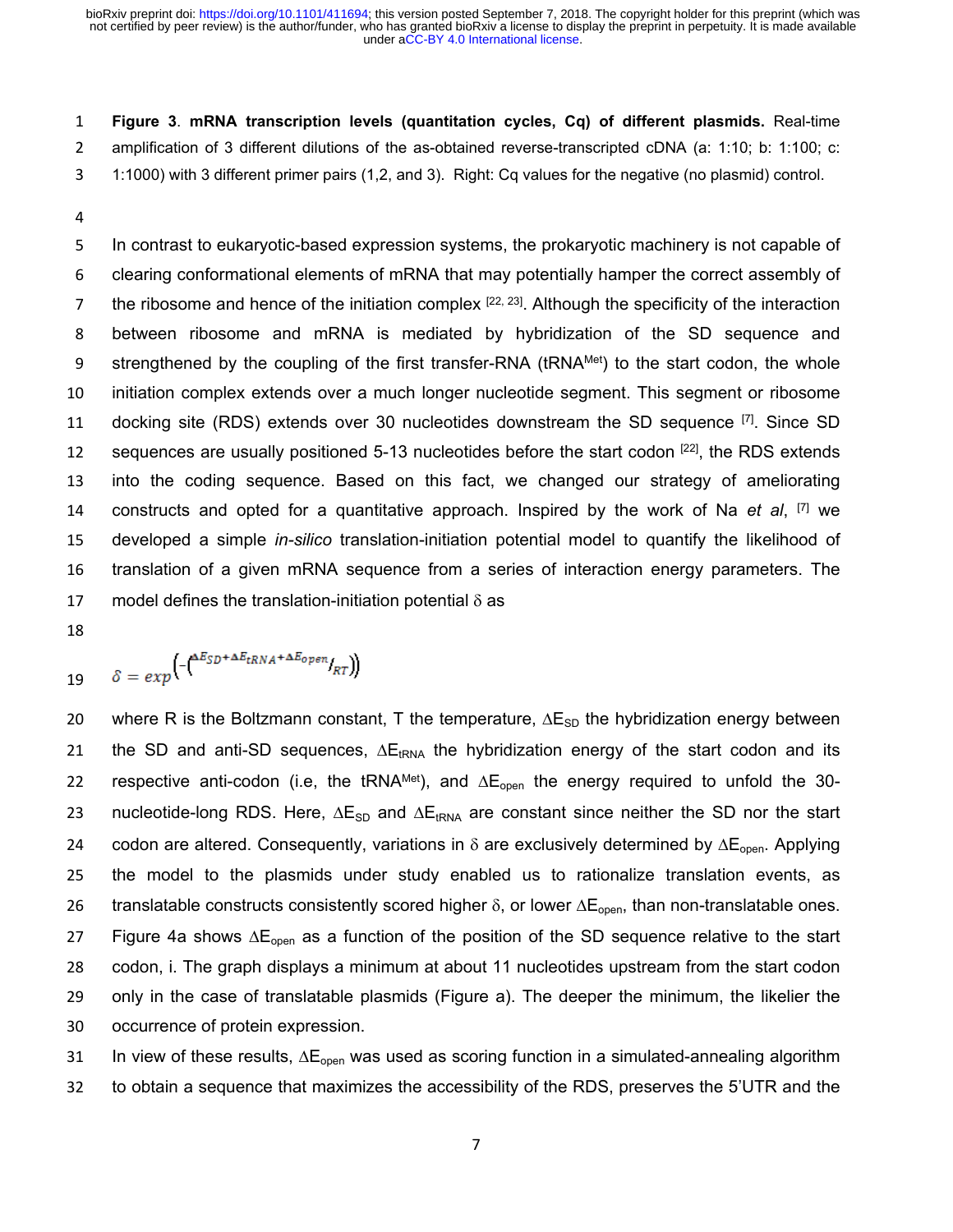native VDAC-coding sequence. Henceforth, we exploited the redundancy of the genetic code by introducing single-nucleotide, synonymous mutations in the VDAC-coding sequence. Applying the optimization algorithm on VDAC-II-A results in the construct VDAC-II-G, sporting seven synonymous mutations in the first nine TR codons. VDAC-II-G encodes the wild-type amino acid 5 sequence of VDAC, and displays a low value of  $\Delta E_{open}$  at the right location (Figure 4a). Figure 2c shows that VDAC-II-G experimentally enables protein expression in a comparable degree to those attained with enhancer-containing sequences.

 **Figure 4. Eopen(i) to unfold the 30-nucleotide-long RDS starting at location i with respect to the start codon (i=0).** a) Translatable (VDAC-II-F,G, VDAC-I-A) and non-translatable constructs (VDAC-II-A) 11 for VDAC expression. b) Average  $\Delta E_{\text{open}}(i)$  for pDEST14 constructs of all human membrane proteins with and without expression enhancers, and after coding sequence optimization with synonymous mutations. 13 Dotted lines depict the values of  $\Delta E_{open}$  at i = -11 for the human and *E. coli* genomes.

 Cell-free protein synthesis is governed by the biochemical conditions and the template DNA sequence. The *E. coli*-based system used in this study requires high concentrations of phage T7-RNA polymerase and a surplus of fast degradable amino acids, such as arginine, cysteine, 18 tryptophan, glutamate, aspartate, and methionine  $[24, 25]$ . Though necessary, these conditions are not as crucial in protein expression as the mRNA sequence, or rather, the mRNA conformational structure. Sequence elements in the proximity of the start codon, either 21 upstream or downstream, are known to significantly affect translation efficiency [26,27,28] Which 22 not only implies finding the optimal location for the RBS  $[29]$ , but also proper tailoring of the whole RDS. Our findings are based on the design of several plasmids in which the sequence in the immediacy of the start codon have been altered to accommodate the RBS and the gene of a membrane protein at varying distances upstream and downstream the start codon, respectively. The results so far indicate that the best strategy to elicit tag-free protein expression from constructs with off-the-shelf RBSs in prokaryotic cell-free expression systems entails proper engineering of the TR proximal to the initiation codon.

 Translation initiation in prokaryotes differs from that of eukaryotes in that it involves much less molecular factors and is significantly less complex. As pointed above, prokaryotes lack mRNA unfolding mechanisms that facilitate the formation of the translation initiation complex, and 32 hence are expected to rely on low- $\Delta E_{\text{open}}$  transcripts to ensure the expression of their genes.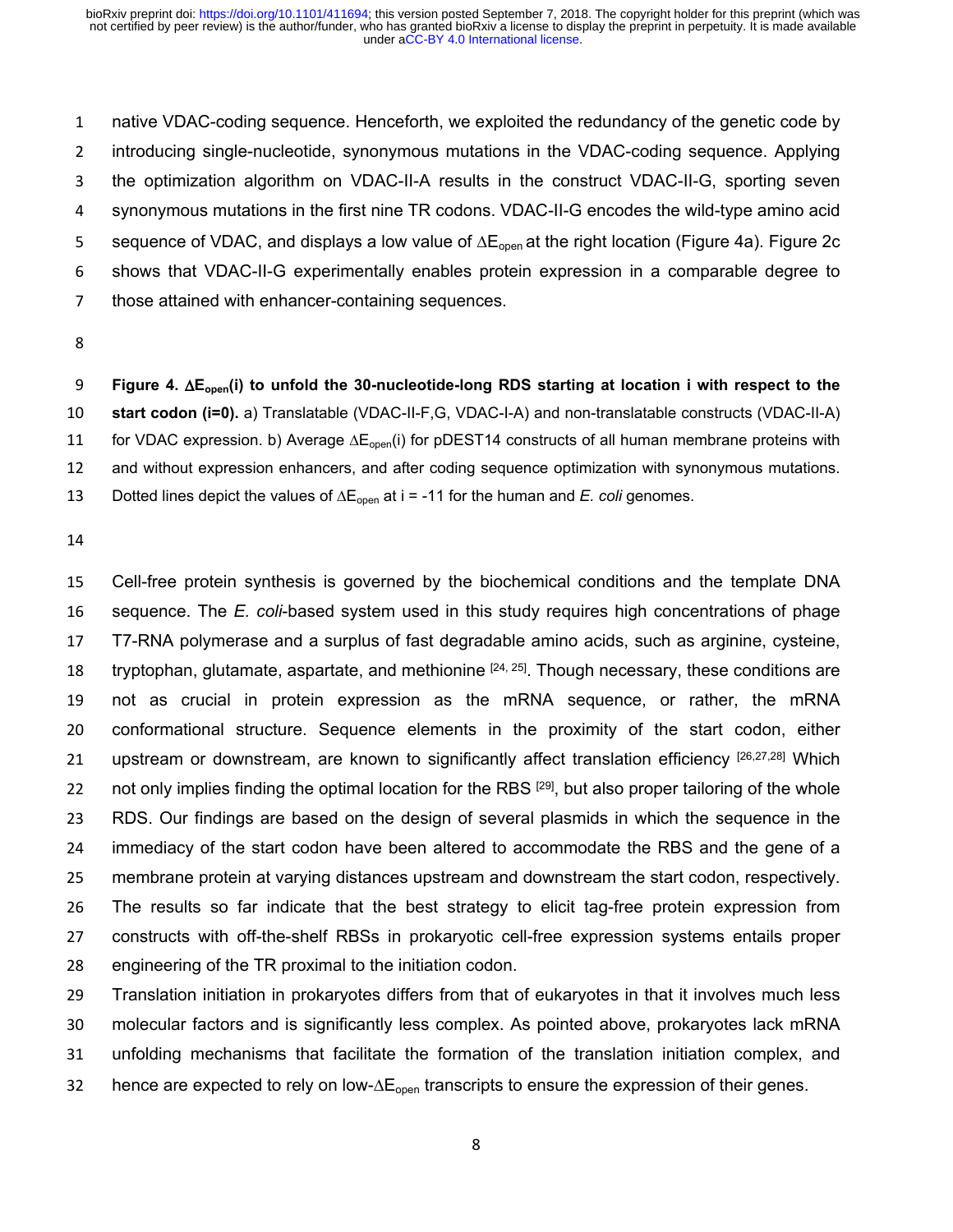1 Indeed,  $\Delta E_{\text{open}}$  at i  $\sim$  -11 is significantly lower for transcripts of the *E. coli* genome than for those 2 of the human genome <sup>[30]</sup>. On the other hand, upregulation mechanisms for protein expression in prokaryotic cells are not present in cell-free systems, and may be responsible for in-cell 4 expression of recombinant VDAC from plasmids that do not elicit expression otherwise [31]. Hence, the mRNA sequence is crucial in the cell-free context. Since the ribosome footprint on the mRNA sequence is larger than the RBS and extends well into the TR, a correspondingly long mRNA segment should be accessible for the ribosome to properly dock at and initiate translation. Hence, it makes sense to modify the mRNA sequence within the proximal TR so as to prevent the formation of hindering conformations and gain full access to the RDS. A low Eopen(-11) can thus be viewed as a *sine qua non* criterion for cell-free protein expression with a prokaryotic machinery. According to figure 4a, the efficiency in VDAC expression varies with the 12 nature of the construct as follows: I-A > II-F  $\approx$  II-G >> II-A. A trend that has been qualitatively confirmed by the experiments (figures 1c and 2c).

 In this line, the role of translation enhancers in constructs with prokaryotic-like UTRs can be explained. Inserting human genes into pDEST14 vectors alone does not result in values of  $\Delta E_{open}$  low enough to allow expression (figure 4b, red curve). Contrarily, the insertion of the 17 6xHIS-tag or the CAT enhancer nucleotide sequences significantly reduces  $\Delta E_{open}$  to similar or lower values than those of *E. coli* transcripts (figure 4b, blue and purple curves). Enhancers thus enable membrane protein expression inasmuch as they facilitate ribosome assembly through a less structured mRNA in the proximal TR.

 Though both enhancers appear as valid options for constructs with poor translation efficiency, they may not be so in those cases where proteins with bare N-terminals and native amino acid 23 sequences are required  $[32]$ . Fortunately the redundancy of the genetic code provides enough 24 maneuverability to reduce  $\Delta E_{\text{open}}$  without altering the amino acid sequence, as shown in the case of VDAC. A potentially working strategy that can be applied to any human membrane 26 protein with prohibiting high  $\Delta E_{\text{open}}$  transcripts, by reducing the magnitude to permissive prokaryotic values (figure 4b, green curve). Our results hence suggest that construct optimization via synonymous mutations can be effectively employed in all those other cases where poor mRNA accessibility compromises the outset of translation and hence protein expression.

 The current study demonstrates that prokaryotic cell-free expression of VDAC is determined by the mRNA sequence in the immediacy of the start codon and its impact on translation initiation. Providing the RBS site is optimal, i.e., 11 nucleotides upstream the ATG codon, the efficiency of protein expression can be enhanced by introducing synonymous mutations *in the first 9 codons*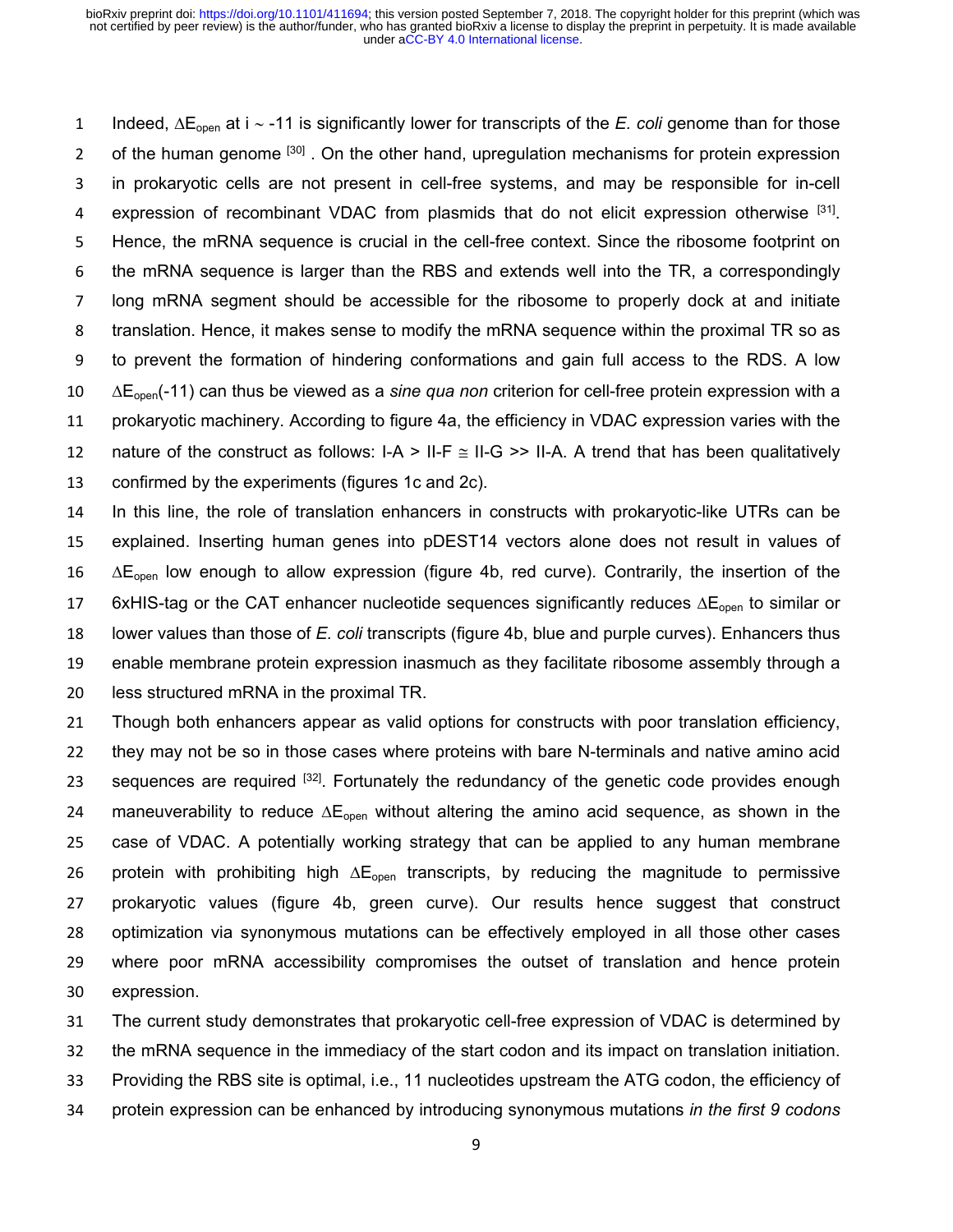1 of the TR. Computer calculations have provided the scoring function  $\Delta E_{open}$  that allows the quantitative assessment of the translation initiation potential for the plasmids herein investigated, and an optimized, enhancer-free DNA sequence that allows the cell-free expression of native VDAC. This computerized approach can thus predict the performance of plasmids in cell-free protein expression, and provide the optimized sequence of translatable plasmids for VDAC and other human membrane proteins. Though challenges still remain concerning function and structure of membrane proteins, our study smooths the path for an effective go in membrane protein synthesis.

9

# 10 **Acknowledgements**

11 The authors thank Joel Chopineau for kindly providing the plasmid vector pQE30-VDAC. FA

12 thanks the Austrian Science Fund (FWF) for its financial support (Project SFB F43). We are

13 acknowledging the Open Access fond of the University of Natural Resources and Life Sciences,

- 14 BOKU, Vienna, for financial support.
- 15

# 16 **References**

- 1. Jackson AM, Boutell J, Cooley N, He M. Cell-free protein synthesis for proteomics. Brief Funct Genomic Proteomic. 2004; 2, 308-319.
- 2. Endo Y, Sawasaki T. Cell-free expression systems for eukaryotic protein production. Curr Opin Biotechnol. 2006; 17: 373-380.
- 3. Damiati S, Mhanna R, Kodzius R, Ehmoser EK. Cell-Free Approaches in Synthetic Biology Utilizing Microfluidics. Genes, 2018, 9, 144.
- 4. Damiati S, Zayni S, Schrems A, Kiene E, Sleytr UB, Chopineau J, Schuster B, Sinner EK. Inspired and stabilized by nature: ribosomal synthesis of the human voltage gated ion channel (VDAC) into 2D-proteintethered lipid interfaces. Biomater Sci. 2015, 3, 1406-1413.
- 5. Damiati S. "Can we rebuild the Cell Membrane?," in Biological, Physical and Technical Basics of Cell Engineering, G. Artmann, A. Artmann, A. Zhubanova and I. Digel, Eds., Singapore, Springer, 20183- 27.
- 6. Carlson E, Gan R, Hodgman E, Jewett M. Cell-free protein synthesis: applications come of age. Biotechnol Adv. 2012, 30, 1185-1194.
- 7. Na D, Lee S, Lee D. Mathematical modeling of translocation initiation for the estimation of its efficiency to computationally design mRNA sequences with desired expression levels in prokaryotes. BMC Systems Biology. 2010; 4: 71-86.
- 8. Salis HL, Mirsky EA, Voigt CA. Automated design of synthetic ribosome binding sites to control protein expression. Nat Biotech. 2009; 27(10): 946-950.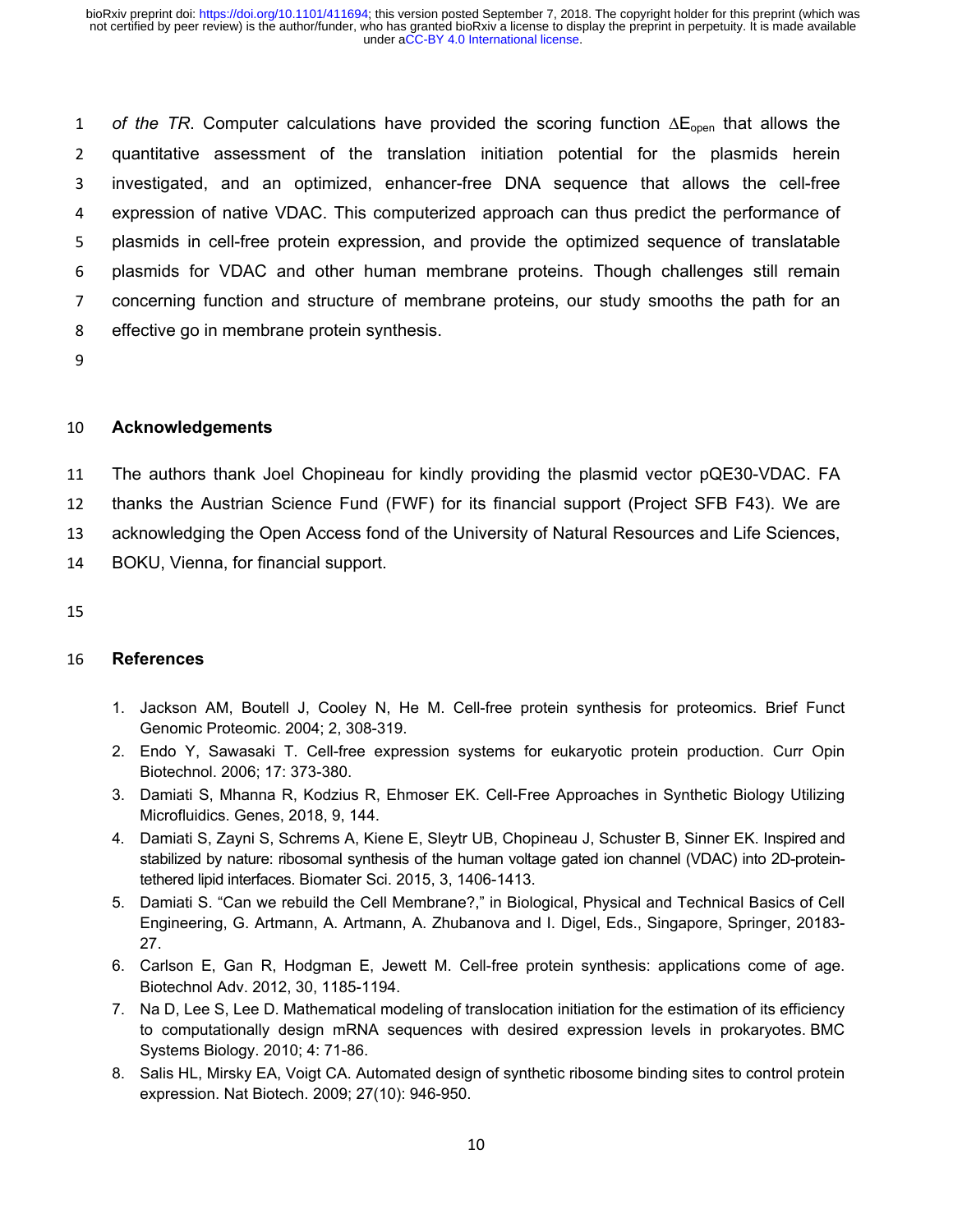- 9. Colombini M. A candidate for the permeability pathway of the outer mitochondrial membrane. Nature. 1979; 643-645: 279.
- 10. Hiller S, Abramson J, Mannella C, Wagner G, Zeth K. The 3D structures of VDAC represent a native conformation. Trends Biochem Sci. 2010; 35: 514-521.
- 11. Hiller S, Garces RG, Malia TJ, Orekhov VY, Colombini M, Wagner G. Solution structure of the integral human membrane protein VDAC-1 in detergent micelles. Science. 2008; 321: 1206-1210.
- 12. Carneiro CM, Krasilnikov OV, Yuldasheva LN, Campos de Carvalho AC, Nogueira RA. Is the mammalian porin channel, VDAC, a perfect cylinder in the high conductance state? FEBS Letters. 1997; 416: 187-189.
- 13. Goncalves RP, Buzhysnskyy N, Scheuring S. Mini review on the structure and supramolecular assembly of VDAC. J Bioenerg Biomembr. 2008; 40: 133-138.
- 14. For further details the authors refer to the Supporting Information.
- 15. Lorenz R, Bernhart S H, Höner zu Siederdissen C, Tafer H, Flamm C, Stadler PF, Hofacker IL. ViennaRNA Package 2.0. Algorithms Mol Biol. 2011; 6: 26-39.
- 16. Mückstein U, Tafer H, Bernhart SH, Hernandez-Rosales M, Vogel J, Stadler PF, Hofacker IL. Communications in Computer and Information Science, vol. 13, M. Elloumi, J. Küng, M. Linial, R. Murphy, K. Scheider and C. Toma, Eds., Berlin-Heidelberg: Springer-Verlag, 2008, pp. 114-127.
- 17. Bernhardt SH, Hofacker IL, Stadler PF. Local RNA base pairing probabilities in large sequences. Bioinformatics. 2005; 22: 614-615.
- 18. Coomassie stained gels and a Western Blot of all samples are provided in the Supporting Information
- 19. An exact quantification of synthesized VDAC was not possible due to interference of proteins in the reaction mixture. For details on MS results, the authors refer to the Supporting Information.
- 20. Son JM, Ahn JH, Hwang MY, Park CG, Choi CY, Kim DM. Enhancing the efficiency of cell-free protein synthesis through the polymerase-chain-reaction-based addition of a translation enhancer sequence and the in situ removal of the extra amino acid residues. Anal. Biochem. 2006; 351: 187-192.
- 21. The presence of weak bands at 36 kDa in these constructs is attributed to background expression, which is commonplace in cell-free synthesis. For a more detailed discussion, the authors refer to the Supporting Information.
- 22. Kozak M. Initiation of translation in prokaryotes and eukaryotes. Gene. 1999; 234: 187-208.
- 23. De Smit MH, van Duin J. Secondary structure of the ribosome binding site determines translational efficiency: A quantitative analysis. Proc Natl Acad Sci USA. 1990; 87: 7668–7672.
- 24. Rogers Jr GW, Komar AA, Merrick WC. eIF4A: the godfather of the DEAD box helicases. Prog Nuclei Acid Res. Mol. Biol. 2002; 72: 307-331.
- 25. Sambrook J, Russell D. Molecular Cloning, Vol. 2, (CHSL Press, New York, 2001, p. 13.87.
- 26. Haluska CK, Riske KA, Marchi-Artzner V, Lehn JM, Lipowsky R, Dimova R. Time scales of membrane fusion revealed by direct imaging of vesicle fusion with high temporal resolution. Proc Natl Acad Sci. 2006; 103: 15841-15846.
- 27. Morris DR, Geballe AP. Upstream open reading frames as regulators of mRNA translation. Mol Cell Biol. 2004; 20: 8635-8642.
- 28. Barbosa C, Peixeiro I, Romão L. Gene Expression Regulation by Upstream Open Reading Frames and Human Disease. PLoS Genetics. 2013; 9: e1003529.
- 29. Schwartz D, Klammt C, Koglin A, Lohr F, Schneider B, Dotsch V, Bernhard F. Preparative scale cellfree expression systems: New tools for the large scale preparation of integral membrane proteins for functional and structural studies. Methods. 2007; 41: 355-369.
- 30. The opening energy at i=11 for the E. Coli genome is a local minimum. For further details and results the authors refer to the Supporting Information,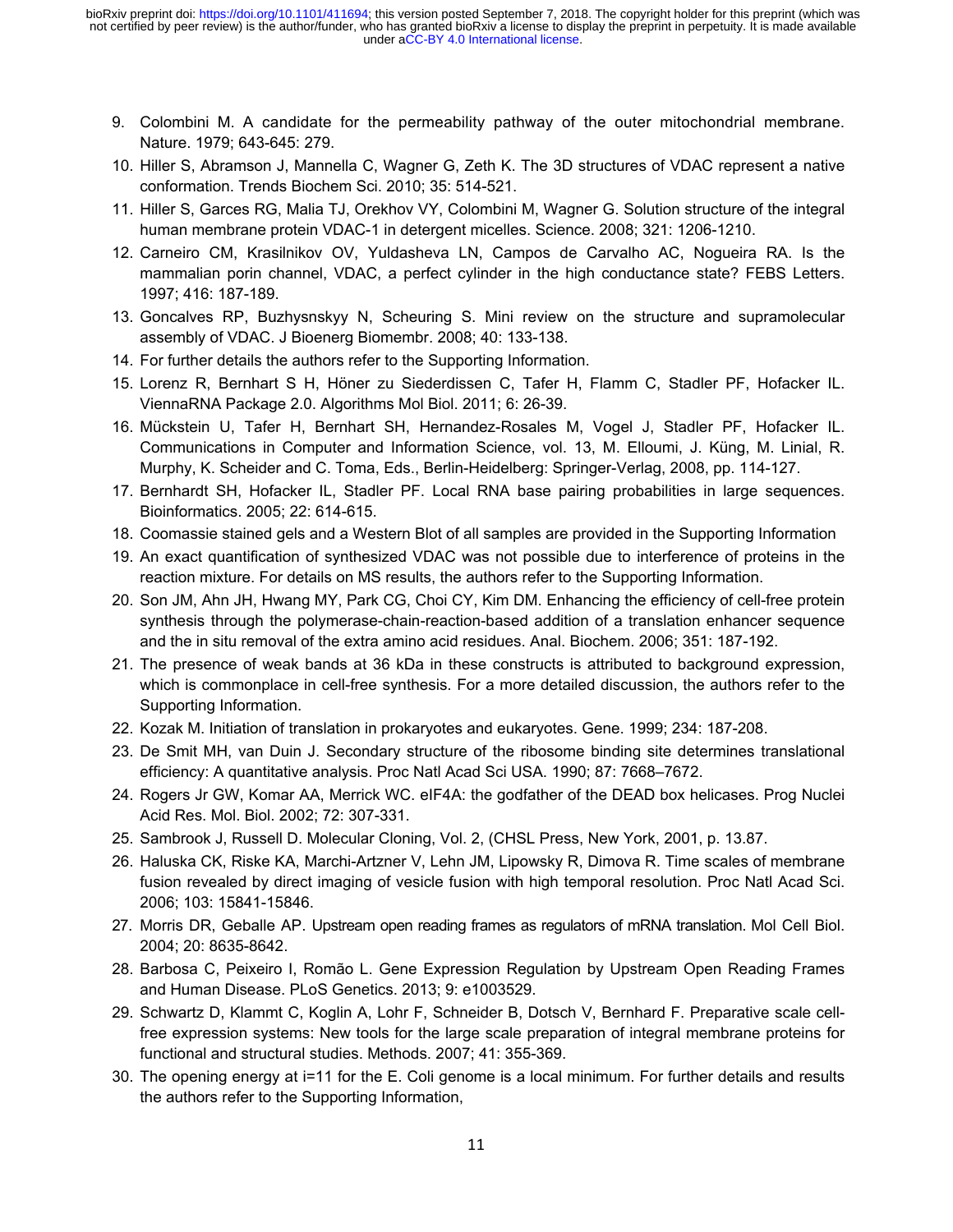- 31. VDAC-14 constructs can be expressed in cells though in lower quantities than their VDAC-17 counterparts. The authors refer to the Supporting Information.
- 32. Abu-Hamad S, Arbel N, Calo D, Arzoine L, Israelson A, Keinan N, Ben-Romano R, Friedman O, Shoshan-BarmatzV. The VDAC1 N-terminus is essential both for apoptosis and the protective effect of anti-apoptotic proteins. J Cell Sci. 2009; 122:1906-1916.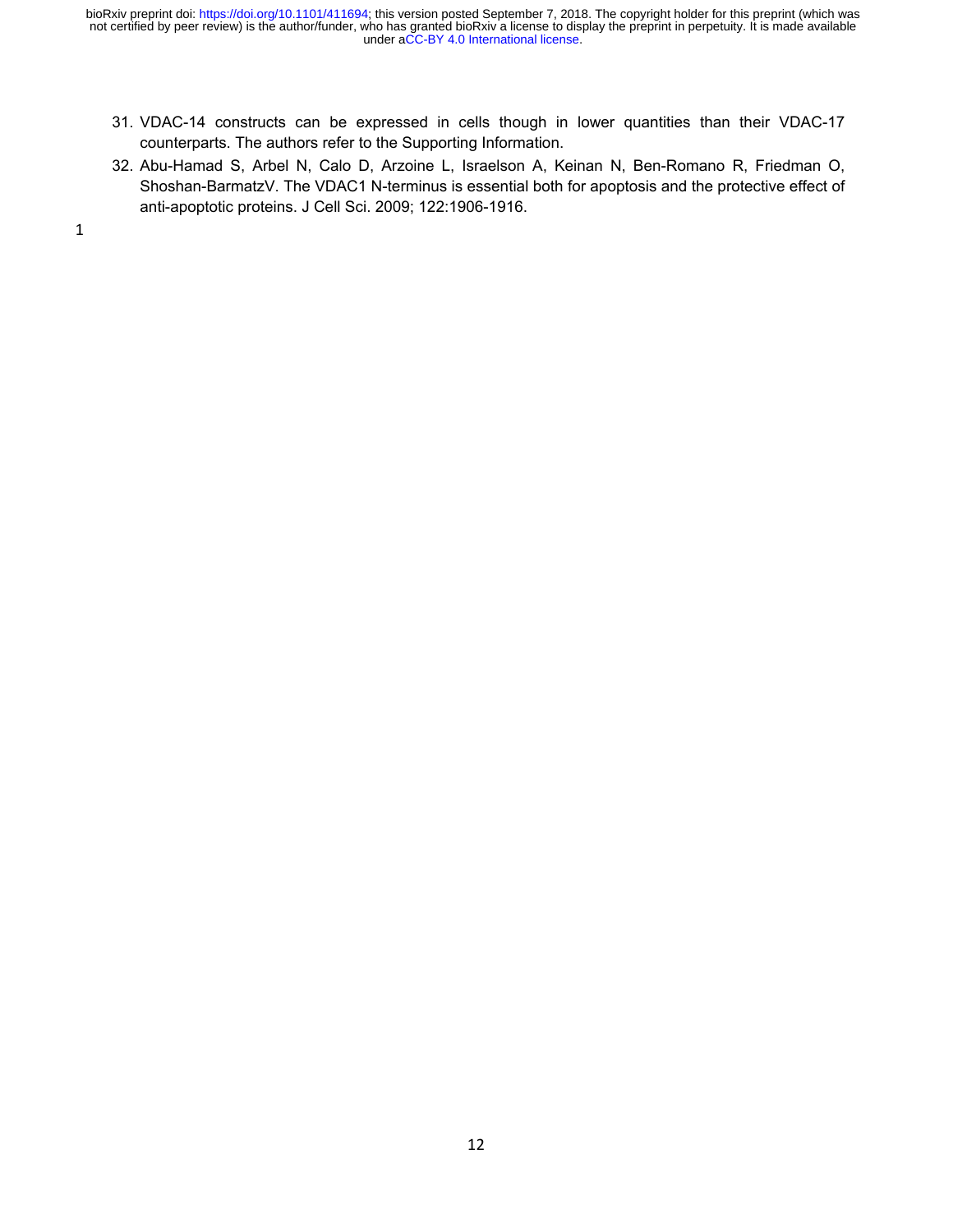# **Figures**



**Figure 1**. The nucleotide sequence of pDEST17-based plasmids in the proximity of the start codon (a), primer library (b); expression levels (SDS-page gel fluorescence scan) (c); nc: negative (no plasmid) control.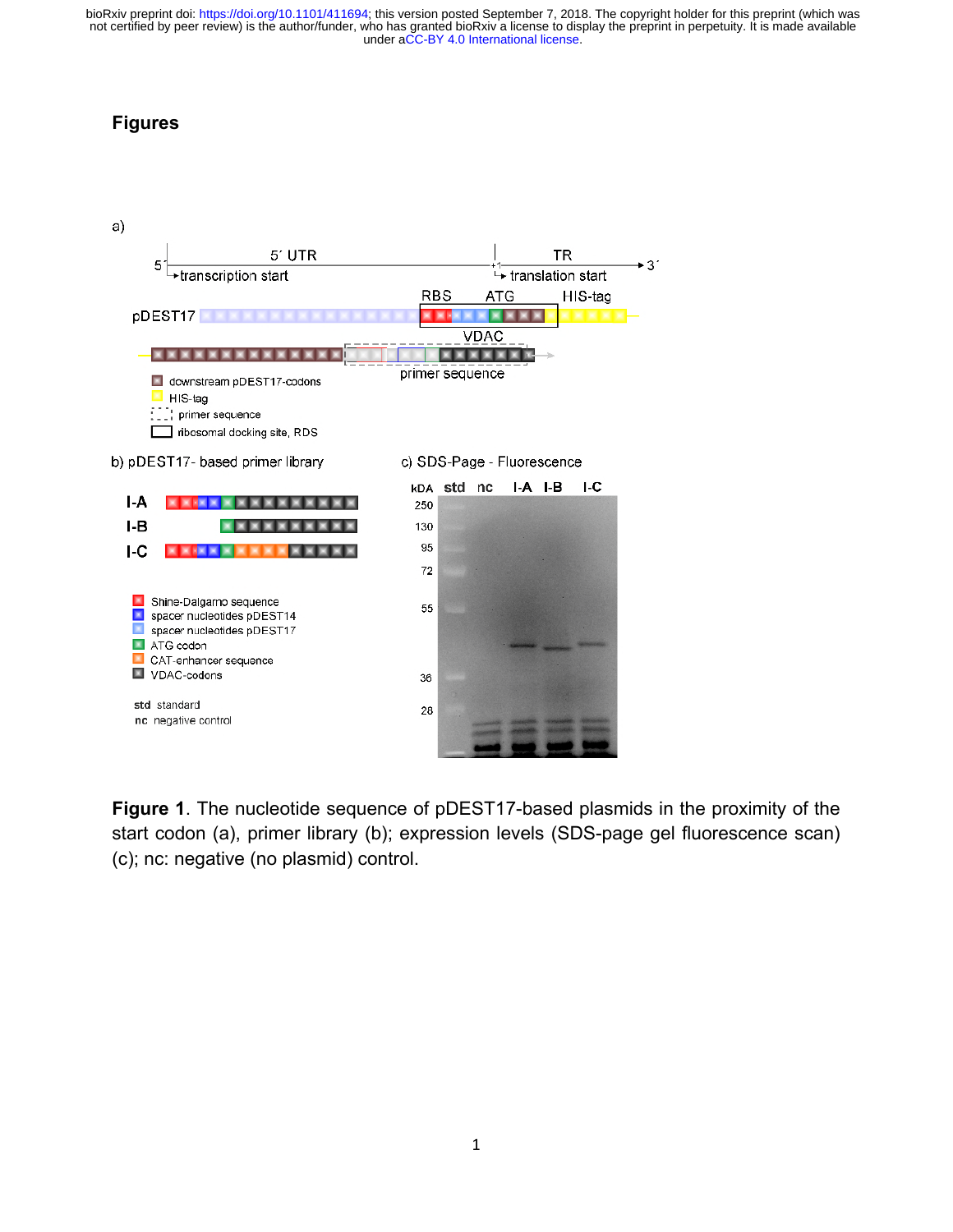

**Figure 2.** The nucleotide sequence of pDEST14-based plasmids in the proximity of the start codon (a); primer library (b); expression levels (SDS-page gel fluorescence scan) (c) nc: negative (no plasmid) control.



primer pair / template dilution